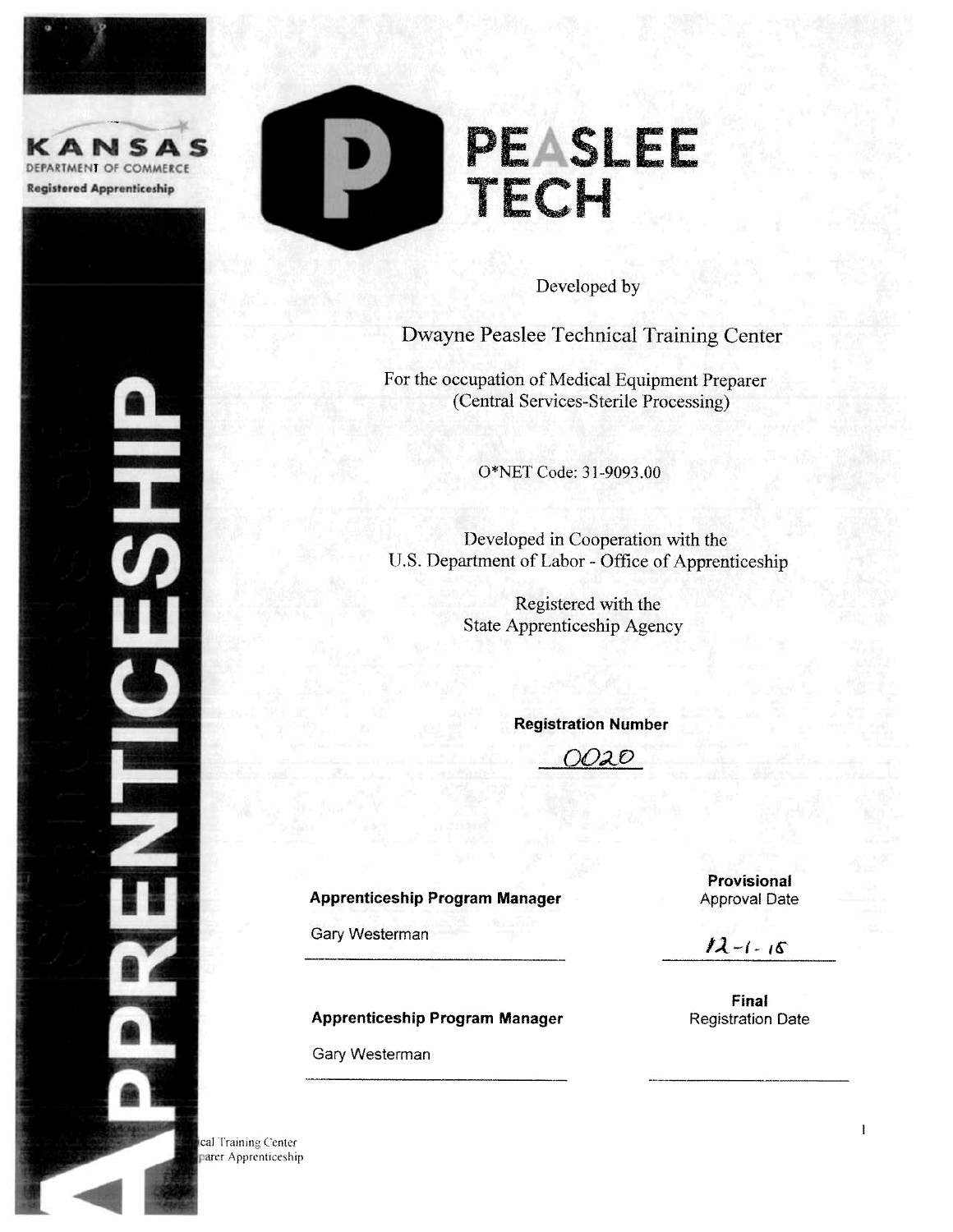| Contents               |  |
|------------------------|--|
|                        |  |
|                        |  |
|                        |  |
|                        |  |
| <b>WORK EXPERIENCE</b> |  |
|                        |  |
|                        |  |
|                        |  |
| $RATIO$                |  |
|                        |  |
|                        |  |
|                        |  |
|                        |  |
|                        |  |
|                        |  |
|                        |  |
|                        |  |
|                        |  |
|                        |  |
|                        |  |
|                        |  |
|                        |  |
|                        |  |
| CONSULTANT.            |  |
|                        |  |
|                        |  |
|                        |  |
|                        |  |

# Dwayne Peaslee Technical Training Center<br>Medical Equipment Preparer Apprenticeship<br>December 1, 2018

 $\label{eq:4} \mathbf{E}(\mathbf{r}) = \mathbf{E}(\mathbf{r}) \mathbf{r} + \mathbf{E}(\mathbf{r}) \mathbf{r}$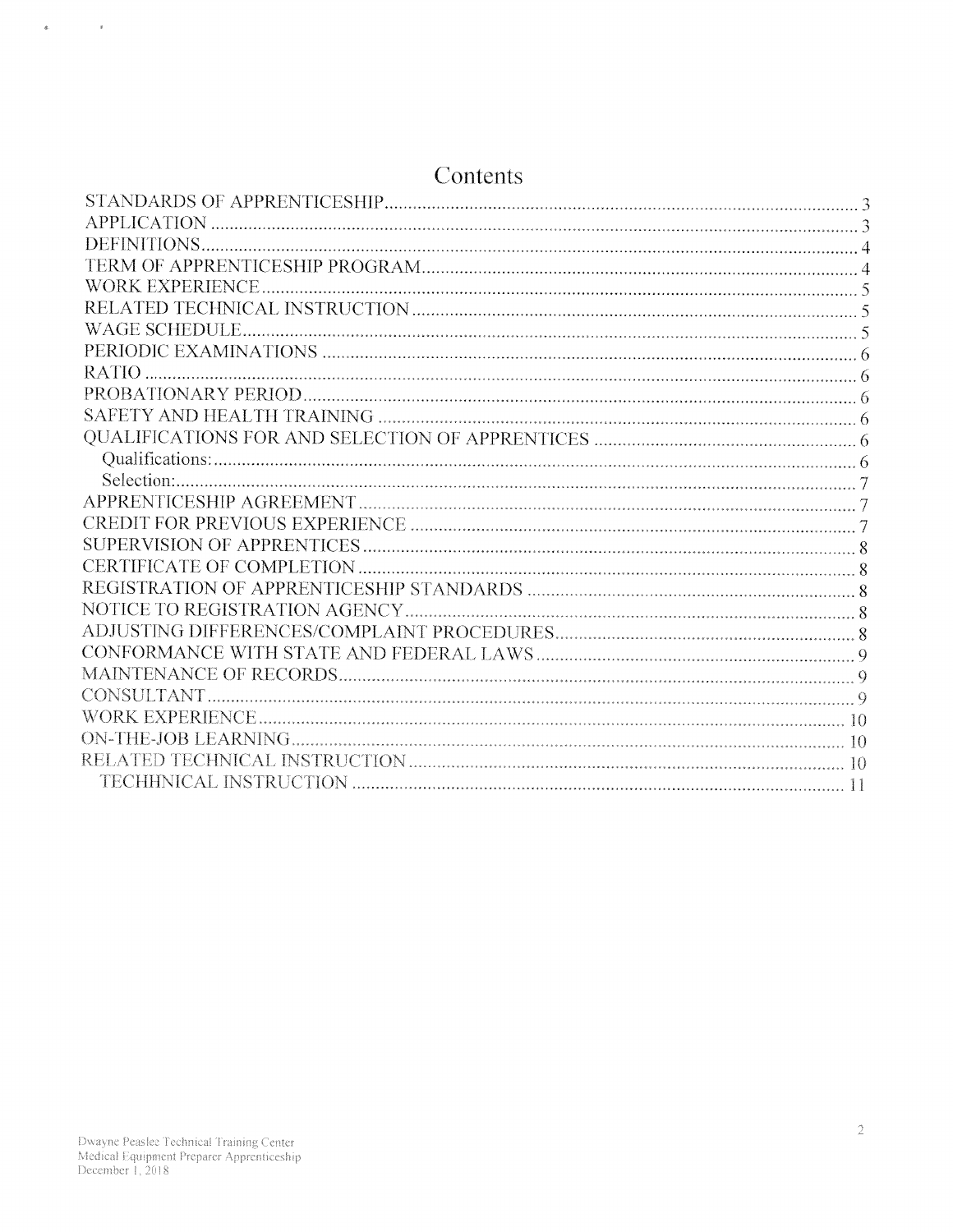# **STANDARDS OF APPRENTICESHIP**

# **APPLICATION**

This Application for Approval of Standards of Apprenticeship is hereby officially submitted for approval to the Kansas Department of Commerce-Kansas Apprenticeship Council

on this 3rd day of December 2018

#### By signing this document, I certify that I or someone in my employ has the necessary experience, license(s) and certification(s) to conduct training in this occupation.

Dwayne Peaslee Technical Training Center 2920 Haskell Avenue, Lawrence, KS 66046

**Employer or Company (Sponsor)** 

Jani-W. Tel

December 1, 2018 Signature and Date

**Executive Director** 

Title

Dwayne Peaslee Technical Training Center Medical Equipment Preparer Apprenticeship December 1, 2018

 $\mathbf{x}$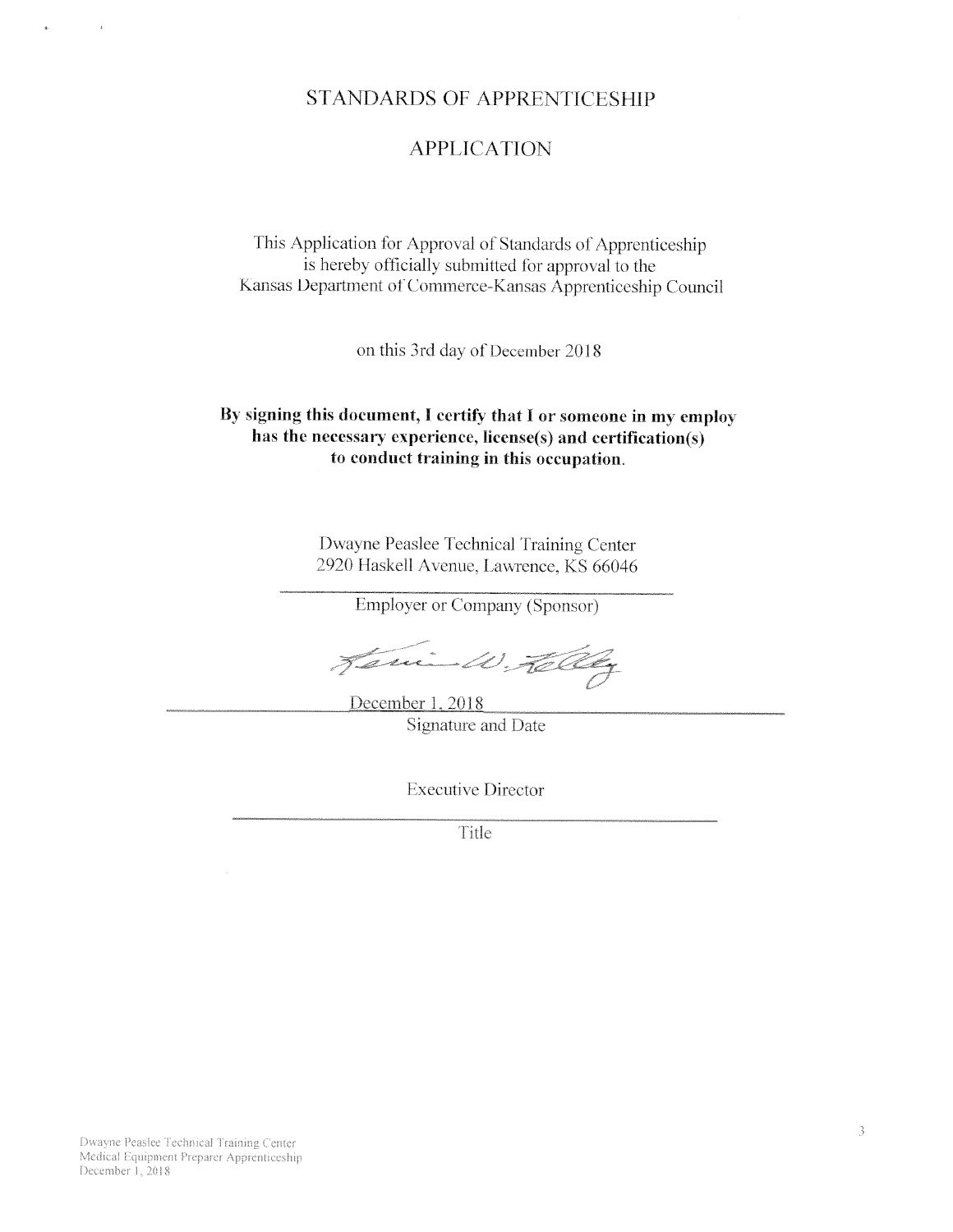#### DEFINITIONS

| <b>EMPLOYER/</b><br><b>COMPANY</b>        | shall mean Dwayne Peaslee Technical Training Center (sponsors representative)                                                                                                                                                                         |
|-------------------------------------------|-------------------------------------------------------------------------------------------------------------------------------------------------------------------------------------------------------------------------------------------------------|
| <b>APPRENTICESHIP</b><br><b>AGREEMENT</b> | shall mean a written agreement between the employer and apprentice; each<br>agreement shall contain a clause, which makes these standards a part of such<br>agreement with the same effect as if expressly written therein.                           |
| <b>APPRENTICE</b>                         | shall mean an individual who has applied for and been accepted for an<br>apprenticeship to learn the trade of Industrial Maintenance Mechanic, outlined in<br>these standards, and who, with the employer, has a written apprenticeship<br>agreement. |
| <b>REGISTRATION</b><br><b>AGENCY</b>      | shall mean the Kansas Department of Commerce - State Apprenticeship Office.                                                                                                                                                                           |
| <b>STANDARDS OF</b><br>APPRENTICESHIP     | shall mean this entire document, including these definitions.                                                                                                                                                                                         |

# TERM OF APPRENTICESHIP PROGRAM

The term of apprenticeship, which for an individual apprentice may be measured either through the completion of the industry standard for on-the-job learning (at least 2,000 hours) (time-based approach), attainment of competency (competency-based approach). or <sup>a</sup> blend of the time-based and competencybased approaches (hybrid approach).

The **time-based approach** measures skill acquisition through the individual apprentice's completion of at least 2.000 hours of on-the-job learning as described in <sup>a</sup> work process schedule.

The competency-based approach measures skill acquisition through the individual apprentice's successful demonstration of acquired skills and knowledge, as verified by the program sponsor. Programs utilizing this approach must still require apprentices to complete a minimum of 2,000 hours or one (1) year of on-the-job learning. The program standards must address how on-the-job learning will be integrated into the program, describe competencies, and identify an appropriate means of testing and evaluation for such competencies.

The hybrid approac<sup>h</sup> measures the individual apprentice's skill acquisition through <sup>a</sup> combination of specified minimum number of hours of on-the-job learning and the successful demonstration of competency as described in <sup>a</sup> work process schedule

This program will utilize the competency-based approach. The term of apprenticeship shall be 2,000 hours of reasonably continuous employment, including the probationary period, plus a minimum of 144 hours of related technical instruction each year of the term. In the event the apprentices are required to work overtime, they shall receive credit on the term of apprenticeship for only the actual hours worked.

The apprentice's progress in each phase of apprenticeship may be determined on the credited hours. Therefore, an apprentice who, by unusual aptitude and industry, or because of past education and/or practical experience, achieves the desired level of attainment in one phase of the apprenticeship in less than the time designated, may be advanced to the next phase. The determination of such achievement in less than the usual scheduled hours shall be made by the employer.

The employer intends and expects to give the apprentice continuous employment. However, the employer reserves the right to suspend the apprentice whenever conditions of business make that necessary. Any

 $\bar{z}$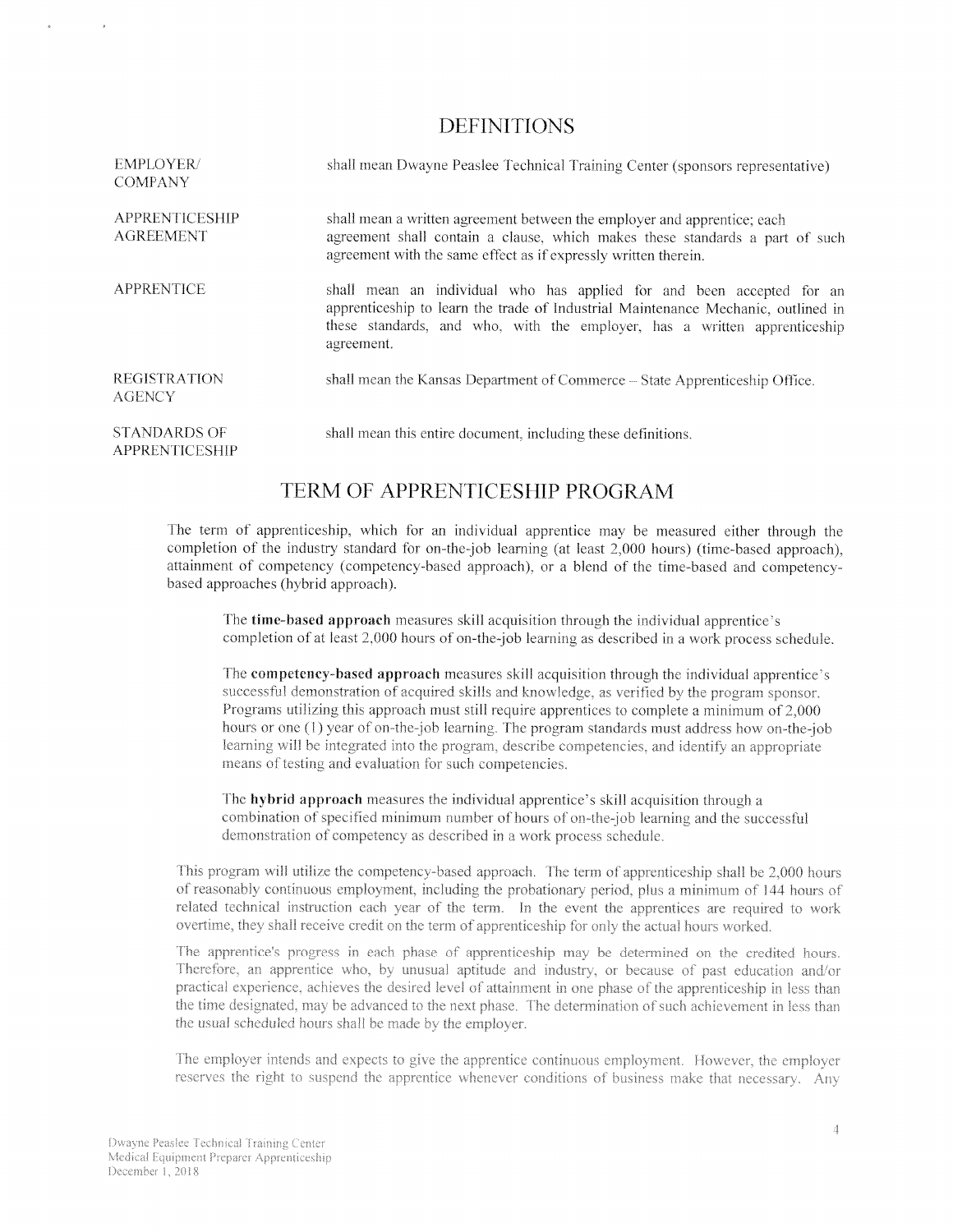apprentice whose term of apprenticeship is suspended for such reason will be given the opportunity of reemployment before an additional apprentice is employed.

#### WORK EXPERIENCE

The apprentice shall be taught the use. care and effective handling of all tools and equipment commonly used in the occupation. The apprentices shall he <sup>g</sup>iven work experience and training in the occupation to assure them the skill and proficiency that characterizes a qualified journey worker/mentor as herein defined. Such on-the-job learning (OJL) shall be carried on under the direction and guidance of a qualified journey worker/mentor in the occupation.

The workday and workweek for apprentices, and the conditions associated therewith. shall be the same as those of other classifications of employees within the company doing comparable work.

<sup>A</sup> schedule of work processes to be included in this training is attached hereto.

#### RELATED TECHNICAL INSTRUCTION

All apprentices shall be required to attend classes in subjects related to the occupation. One hundred fortyfour (144) hours per year is normally considered necessary. These classes may be given during or outside the regular working hours, depending upon available facilities. All time spent in such classes after regular working hours shall not be considered as hours of work, If required to attend classes during the regular working hours, the apprentices shall be compensated at their regular hourly rate. If, for any reason. classroom instruction is not practicable, the related technical instruction may be conducted by means of distance learning. correspondence. electronic. or company-sponsore<sup>d</sup> courses approve<sup>d</sup> by the Registration Agenc\.

The amount of time to be devoted to each subject and the sequence they are to follow will depend upon the type of work being performed by the apprentice. It is intended that this classroom instruction shall be so integrated with the work that the apprentice and the company will receive the maximum benefits from such instruction.

Failure on the part of the apprentice to fulfill their obligation as to the related training studies and/or attendance, or their failure to maintain passing grades therein, shall constitute adequate cause for cancellation of their apprenticeship agreement.

An outline of the related technical instruction to be included in this training is attached hereto.

All related technical instruction Instructors must meet the State education requirements for <sup>a</sup> vocationaltechnical instructor in Kansas, or be <sup>a</sup> subject matter expert, which is an individual, such as <sup>a</sup> journey worker/mentor, who is recognized within an industry and by the employer as having expertise in this occupation.

#### WAGE SCHEDULE

The apprentice shall be paid for each hour spent on the job at the following progressively increasing n a percentage of the prevailing journey worker/mentor was the occupation. When the wages and full fringe benefits for the apprentices are established pursuant to Federal and State Statutes and Regulations, the applicable wages and full fringe benefits must be paid. The wages below are the minimum for participating companies. Period  $1$  is the minimum initial wage, period  $2$ is at the end of the first-year minimum wage and period 3 is the minimum journey worker wage.

| 25. a. Term:<br>$\Box$ Traditional<br>X Competency<br>□Hybrid | Period 1 |     |       |
|---------------------------------------------------------------|----------|-----|-------|
| 2,000 hours                                                   |          |     |       |
| b. Wage Rate<br>or SX                                         |          | 514 | S i 6 |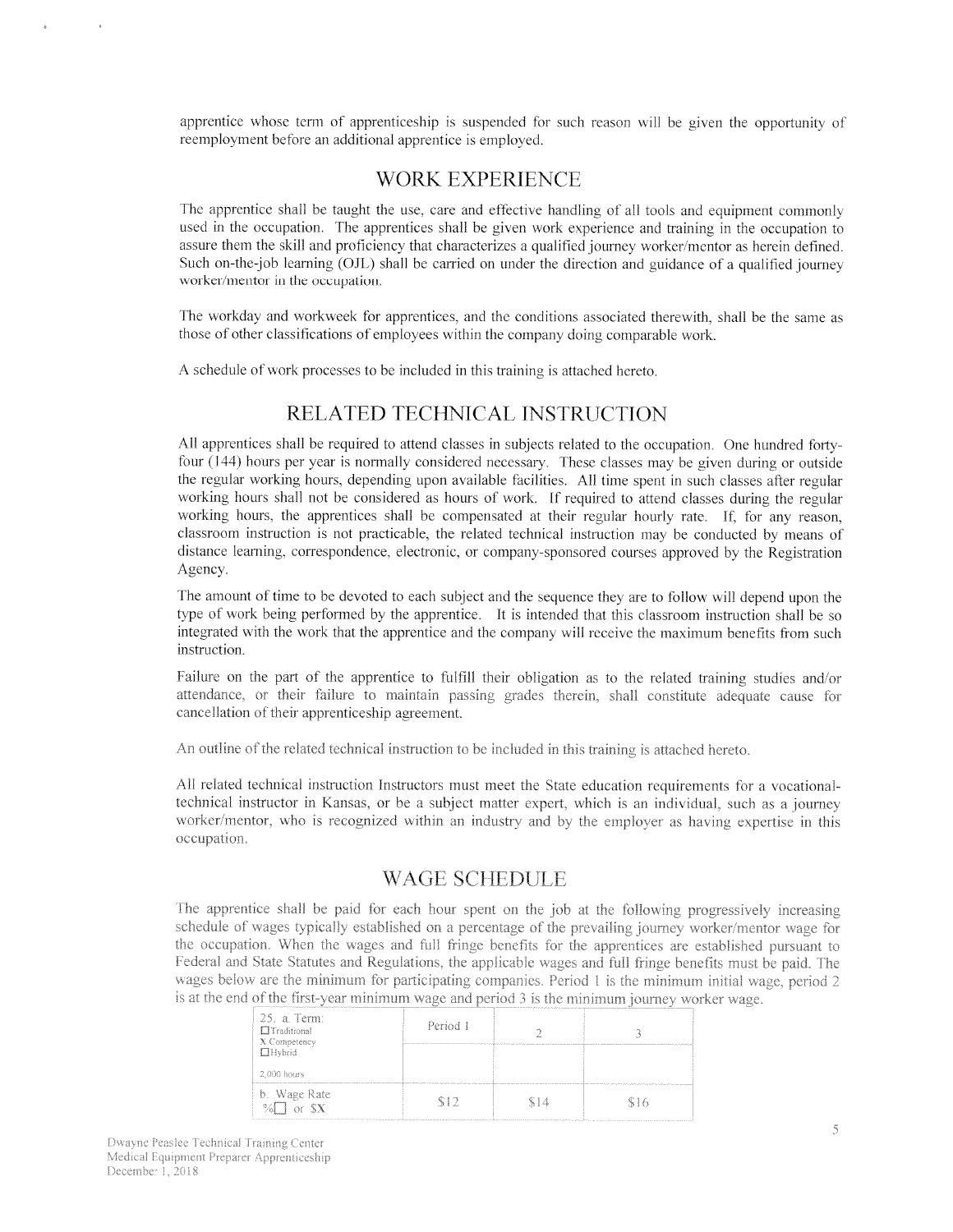(NOTE: At no time may the apprentice's wage rate be less than that required by any minimum wage law which may be legally applicable.)

The journey worker/mentor minimum wage rate as of September 13, 2014 is \$16 per hour.

#### PERIODIC EXAMINATIONS

After the probationary period and before each period of advancement, or at any other time when conditions may warrant, the employer or an authorized representative may examine the apprentices to determine whether they have made satisfactory progress. If the apprentices' related training or work progress is found unsatisfactory, they may be required to repea<sup>t</sup> <sup>a</sup> process or series of processes in which they are deficient before advancing to the next wage classification, There shall be no more than one (1) additional extended period prior to the next scheduled advancement.

Should it he tbund that the apprentice does not have the ability or desire to continue the training and become a competent worker, the supervisor should recommend to the employer that the agreement be terminated, and such <sup>a</sup> finding shall be deemed adequate cause for the canceling of an apprenticeship agreement. The Registration Agency shall he notifed in writing of any such cancellation.

# RATIO

The ratio of journey worker/mentor to apprentice is the ideal standard for training the maximum number of apprentices while insuring proper supervision, training, safety, and continuity of employment. No more apprentices shall be employed than can be <sup>g</sup>iven proper supervision on the job and afforded employment opportunity upon completion of the apprenticeship.

The minimum ratio of journey worker/mentor to apprentice shall be one (1) journey worker/mentor to one (3) apprentices.

# PROBATIONARY PERIOD

The first year of employment for the apprentice, after signing the apprenticeship agreement, shall be a probationary period. During this probationary period, the agreement may be canceled by the Registration Agency upon request of either party thereto. After the probationary period, the agreement may be canceled for due cause. "Due Cause" shall include, but not be limited to, infraction of company rules set up in accordance with company policy, or failure to meet the required standards of proficiency. Apprentices shall he <sup>g</sup>iven full credit for such period toward completion of their apprenticeship. The Registration Agency shall be advised promptly of all cancellations and terminations of apprenticeship agreements, whether during or after the probationary period.

An Apprentice will serve only one (1) probationary period throughout the term of this apprenticeship program regardless of transfer( $s$ ) to another employer.

# SAFETY AND HEALTH TRAINING

The employer shall instruct the apprentice in safe and healthful work practices and shall insure that the apprentice is trained in facilities and other environments that are in compliance with either: Occupational Safety and Health standards promulgated by the Secretary of Labor or State standards that have been found to be at least as effective as the Federal standards.

# QUALIFICATIONS FOR AND SELECTION OF APPRENTICES Qualifications:

Applicants accepted and indentured as apprentices shall meet the following basic qualifications: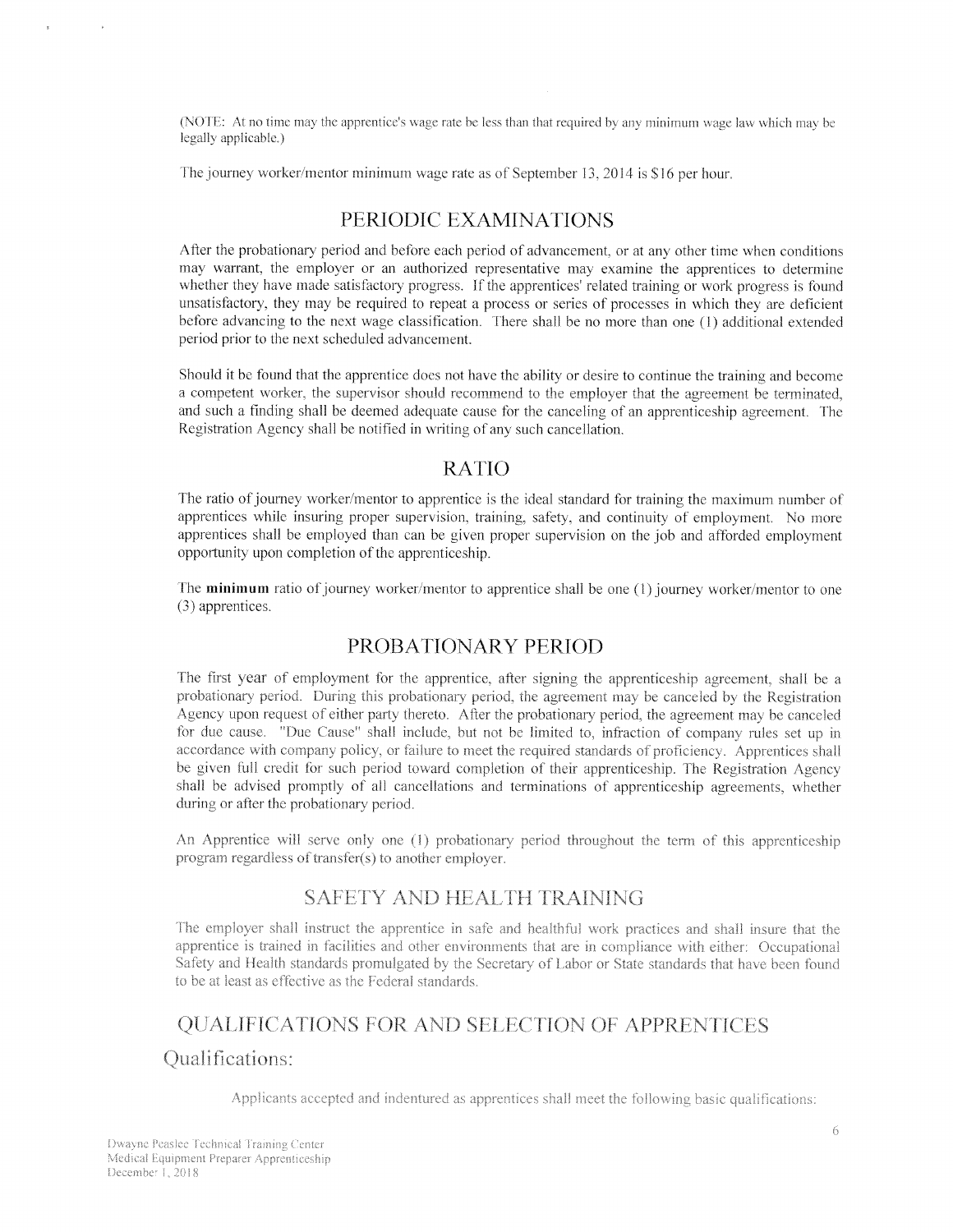- i. Age: All applicants must be at least <sup>18</sup> years of age.
- ii. Education-High School Diploma or equivalent.
- iii. Physical: Applicants must be able to perform the essential functions of the job.

# Selection:

The recruitment, selection, employment and training of apprentices during their apprenticeship shall be without discrimination because of race. color, religion, national origin or sex. The sponsor will take affirmative action to provide equal opportunity in apprenticeship and will operate the apprenticeship program as required under the Kansas Plan of Equal Employment Opportunity in Apprenticeship and Title 29, Code of Federal Regulations. Part <sup>30</sup> as amended <sup>A</sup> program sponsor who employs five (5) or more apprentices shall submit <sup>a</sup> written Affirmative Action Plan and Selection Procedure to the Registration Agency in conformity with the above regulation. Where appropriate, a sponsor may submit satisfactory evidence of compliance with an equal employment opportunity program providing for the selection of apprentices for affirmative action in apprenticeship including goals and timetables for women and minorities which has been approve<sup>d</sup> as meeting the requirements of Title VII of the Civil Rights Act of <sup>1964</sup> as amended, or Executive Order 11246, as amended.

#### APPRENTICESHIP AGREEMENT

Each apprentice shall be covered by a written apprenticeship agreement, signed by the employer and the apprentice. Such agreemen<sup>t</sup> shall contain <sup>a</sup> statement making the terms and conditions of these standards <sup>a</sup> part of the agreement, as if expressly written therein. For this reason, every apprentice shall read these standards before signing the agreement. <sup>A</sup> copy of each agreemen<sup>t</sup> shall be furnished to the apprentice. to the employer and to the Registration Agency.

The Apprenticeship Agreement does not constitute <sup>a</sup> certification under Title 29 CFR Part 5 for the employment of apprentices on Federally financed or assisted construction projects. Apprenticeship program sponsors are required to obtain a letter of certification from the Registration Agency for each individual project. The letter will identify the program sponsor, trade, project name and project location. It will list the registered apprentices working on the project with the last four (4) digits of their social security number, registration date and the percentage of journey worker/mentor wage rate the apprentice should be paid.

The transfer of an apprentice between apprenticeship programs and within an apprenticeship program must be based on agreemen<sup>t</sup> between the apprentice and the affected apprenticeship committees or program sponsors, and must comply with the following requirements:

The transferring apprentice must be provided a transcript of related technical instruction and onthe-job learning by the committee or program sponsor;

Transfer must be to the same occupation; and

A new apprenticeship agreement must be executed when the transfer occurs between program sponsors.

#### CREDIT FOR PREVIOLS EXPERIENCE

All persons now employed by the company as apprentices will be placed under these apprenticeship indards and their agreements will be registered with the Registration Agency. Apprentic full credit for the time they have served as such under a verbal or written agreement, whether previously employed by the company or elsewhere, and will be paid at the rate for the period to which such credit advances them.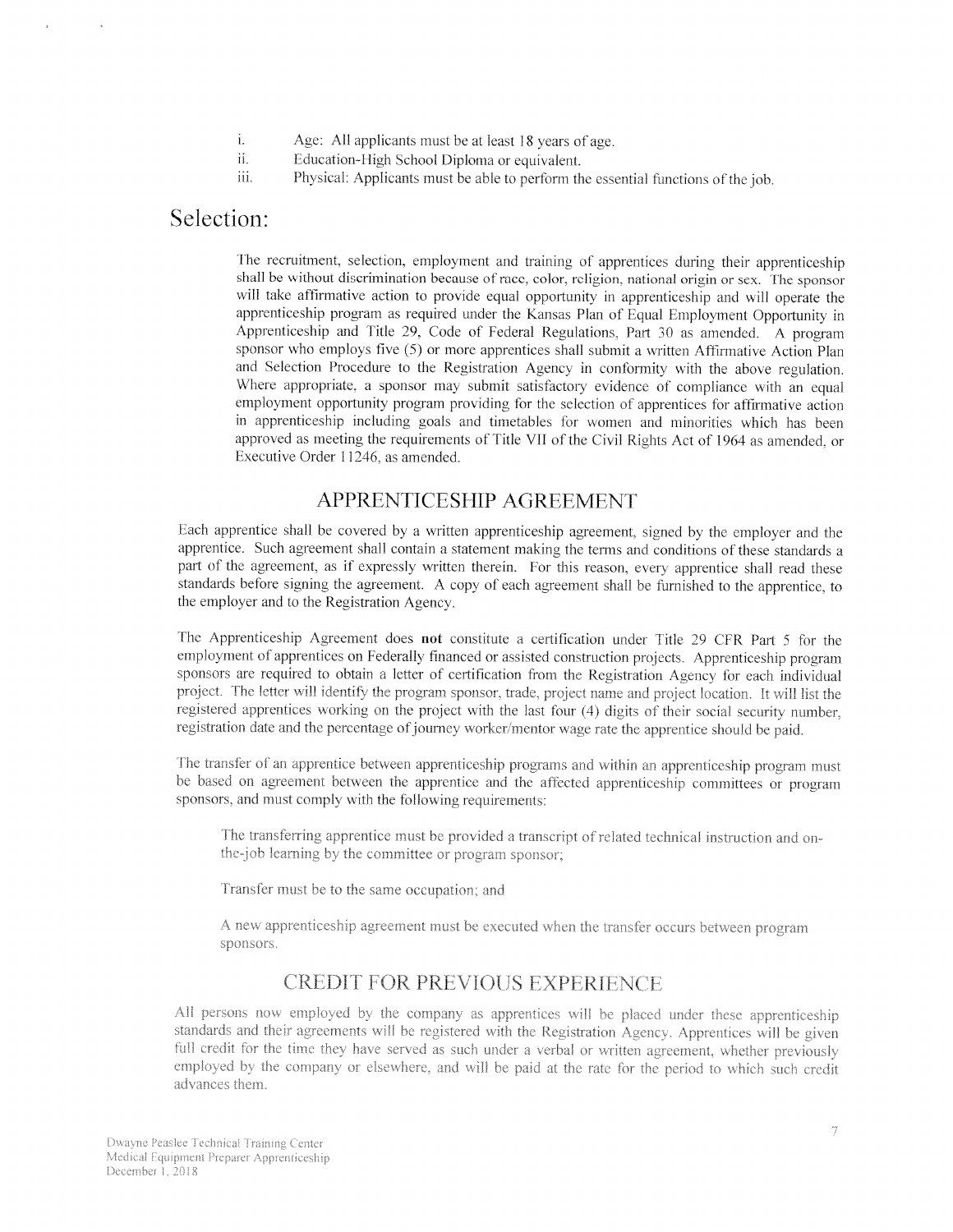#### Grandfathering of Apprentices:

The grandfather privilege pertains to those employees already working in the trade classification wherein apprentice registration is being requested. Apprentices being grandfathered must have been working for the employer for 30 days prior to initial request for registration of program standards.

#### SUPERVISION OF APPRENTICES

Apprentices shall be under the general supervision of the management and under the direct supervision of a qualified journey worker/mentor in this occupation, appointed by the management, to serve as supervisor of apprentices. Such supervisor of apprentices is authorized to move apprentices from one operation to another in accordance with the predetermined schedule of work training, or as the need arises due to operating conditions.

#### CERTIFICATE OF COMPLETiON

Upon satisfactory completion of the requirements of the apprenticeship as established herein, the employer shall certify the name of the completing apprentice to the Registration Agency and recommend that <sup>a</sup> "Completion of Apprenticeship" certificate be issued in the name of the apprentice.

#### REGISTRATION OF APPRENTICESHIP STANDARDS

These standards of apprenticeship will, upon adoption by the employer, be promptly registered and copies filed with the Registration Agency. The employer reserves the right to discontinue the apprenticeship program at any time as set forth herein, including any modifications or amendments thereto. Registration Agency shall he notified promptly of any decision to cancel the program.

These standards of apprenticeship may be amended at any time provided that no amendment or modification adopted shall alter any apprenticeship agreement in force at the time of such change without the consent of the apprentice involved. Such amendment shall be submitted to the Registration Agency before being placed in effect. A copy of each amendment adopted will also be furnished to each apprentice employed by the company.

#### NOTICE TO REGISTRATION AGENCY

The Registration Agency shall be notified promptly of all new indentures, suspensions for any reason, reinstatements, cancellations, and completions.

Cancelation of apprenticeship agreements during the probationary period will not have an adverse impact on a sponsor's completion rate unless there is a consistent pattern of cancelations during the probationary period.

# ADJUSTING DIFFERENCES/COMPLAINT PROCEDURES

Title 29 CFR 29.5 (b)(21) For issues regarding wages, hours, working conditions, and other issues that may be covered by a Collective Bargaining Agreement, if any, apprentices may seek resolution through any applicable grievance and arbitration procedures contained in the articles of a CBA.

The Sponsor will hear and resolve all complaints of violations concerning the Apprenticeship Agreement and the Registered Apprenticeship Standards, for which written notification is received within fifteen (15) days of violations. The Sponsor will make such rulings as it deems necessary in each individual case and within thirty (30) days of receiving the written notification. Either party to the Apprenticeship Agreement may consult with the Registration Agency for an interpretation of any provision of these Standards over which differences occur. The name and address of the appropriate authority to receive, process and make disposition of complaints is: Peaslee Tech, 2920 Haskell Ave, Lawrence, KS 66046.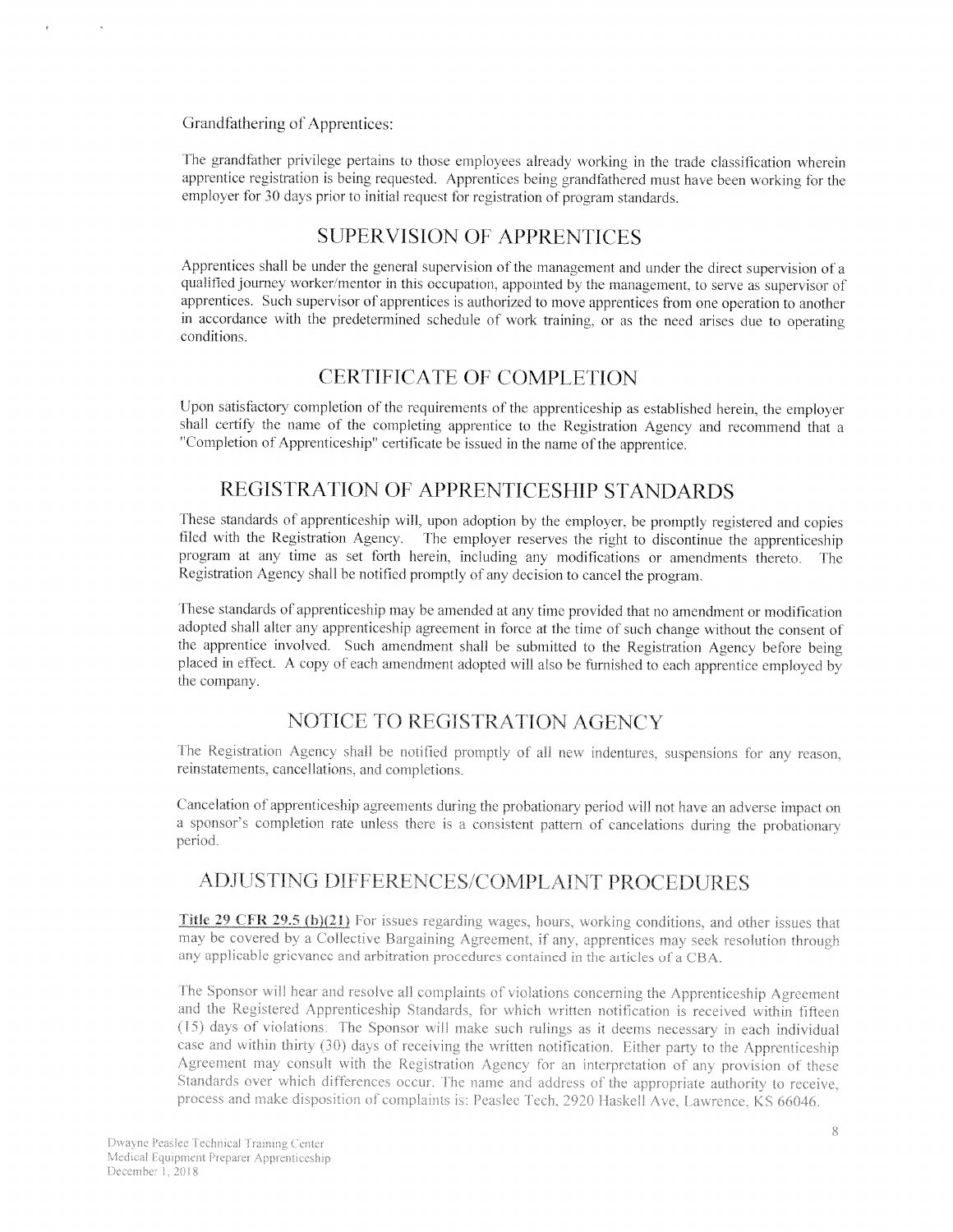**Title 29 CFR 30.11** Any apprentice or applicant for apprenticeship who believes that he/she has been discriminated against on the basis of race, color, religion, national origin, or sex, with regar<sup>d</sup> to apprenticeship or that the equa<sup>l</sup> opportunity standards with respec<sup>t</sup> to his/her selection have not been followed in the operation of <sup>a</sup> Registered Apprenticeship program, may personally or through an authorized representative, file <sup>a</sup> complaint with the Registration Agency or, at the apprentice or applicant's election, with the private review body established by the program sponsor (if applicable).

The complaint will be in writing and will be signed by the complainant. It must include the name. address, and telephone number of the person allegedly discriminated against, the program sponsor involved, and a brief description of the circumstances of the failure to apply equal opportunity standards.

The complaint must be filed not later than one hundred eighty (180) days from the date of the alleged discrimination or specified failure to follow the equal opportunity standards, and in the case of complaints filed directly with the review body designated by the program sponsor to review such complaints, any referral of such complaint by the complainant to the Registration Agency must occur within the time limitation stated above or thirty (30) days from the final decision of such review body, whichever is later. The time may be extended by the Registration Agency for good cause shown.

Complaints of harassment in the Registered Apprenticeship program may be filed and processed under Fitle 29. CFR, Part 30. and the procedures as set forth above,

The Sponsor will provide written notice of their complaint procedure to all applicants for apprenticeship and all apprentices.

# CONFORMANCE WiTH STATE AND FEDERAL LAWS

No section of these standards of apprenticeship shall he construed as permitting violation of any law of the State of Kansas or of the United States.

#### \'LAINTENANCE OF RECORDS

The employer shall maintain complete records on each apprentice, covering all details of their selection and apprenticeship, including work progress, attendance and progress in related training.

The employer will also maintain complete records of the selection process applied to each applicant for apprenticeship for at least five  $(5)$  years from the date of application.

#### CONSULTANT

Advice and assistance in the successful operation of this apprenticeship program will be available at any. time, upon request by the employer, from representatives of the Kansas Department of Commerce - State Apprenticeship Office.

Contact information:

 $\alpha$ 

Gary Westerman State Manager: Veteran Employment Services/ Registered Apprenticeship Programs 1012 West 6th Street, Suite A. Junction City. KS 6644 Phone: 785,762,8870 Cell: 785.230.9456 Fax: 785.762.3078 TTY: 711 or (800) 766.3777 www.KansasApprenticeship.org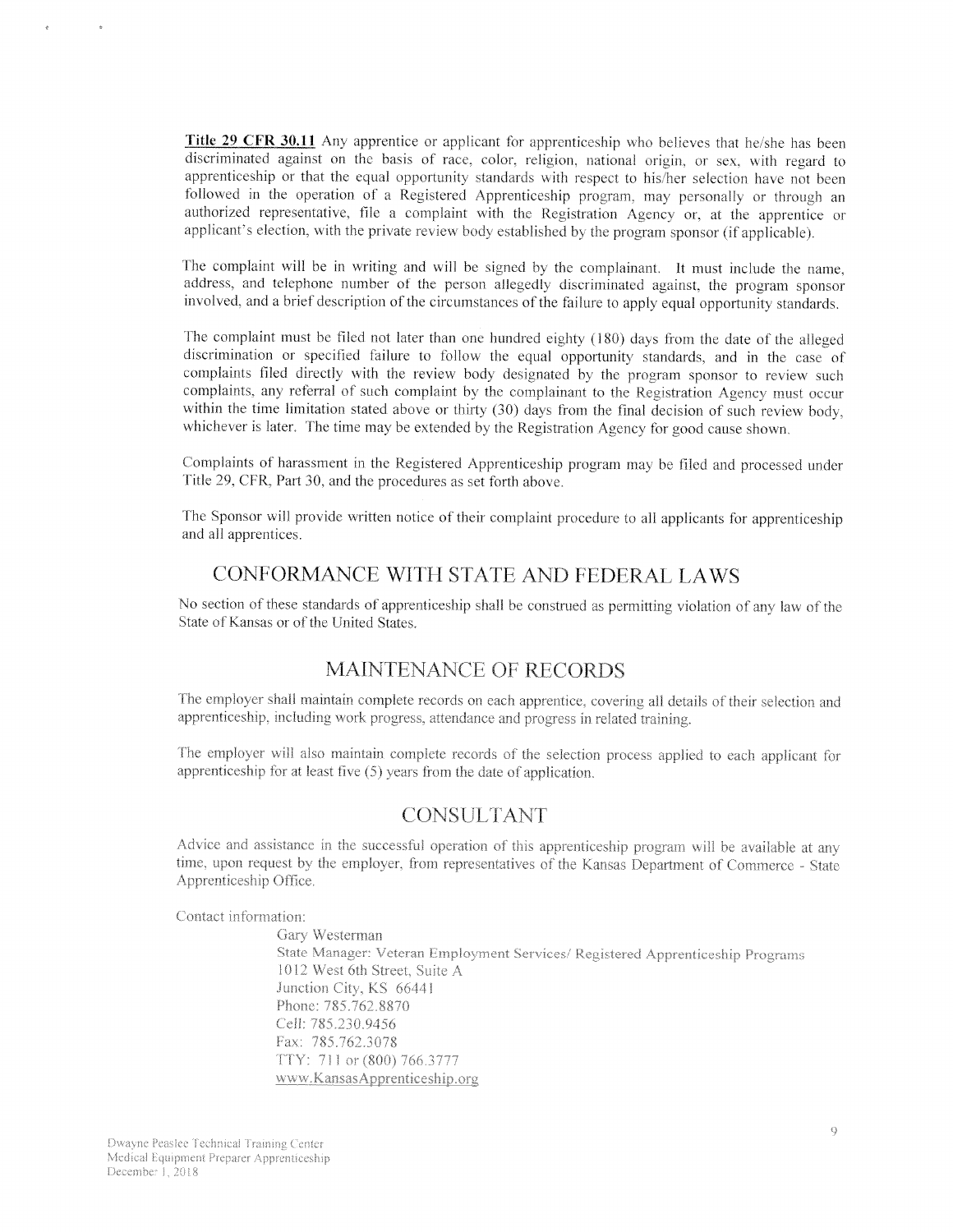#### WORK EXPERIENCE

The apprentice is responsible for the documentation of all work experience and will provide this documentation to the sponsor to verify satisfactory progress through the apprenticeship program. The apprentice shall be taught the use, care and effective handling of all tools and equipment commonly used in the occupation. The apprentices shall be <sup>g</sup>iven work experience and training in the occupation to assure them the skill and proficiency that characterizes a qualified journey worker/mentor as herein defined. Such on-thejob learning (OJL) shall be carried on under the direction and guidance of <sup>a</sup> qualified journey worker/mentor in the occupation, No apprentice will be allowed to work overtime if it interferes with attendance with apprentice's RTI.

The workday and workweek for apprentices, and the conditions associated therewith, shall be the same as those of other classifications of employees within the company doing comparable work.

<sup>A</sup> schedule of work processes to he included in this training is attached hereto.

# ON-THE-JOB LEARNING

I. Orientation to Sterile Processing (80 hours)

JAS.

- II. Cleans, high level disinfects and inspects surgical instruments and equipment. Properly loads, operates and maintains all cleaning equipment (e.g. mechanical washers, ultrasonic cleaners, cart washers, etc.) (630 hours)
- [Ii. Inspects, test, assembles, and packages, and sterilizes surgical equipment. supplies, and instrumentation, (660 hours)
- IV. Sterilizes surgical instruments and devices in a variety of sterilization methodologies; Properly loads, operates. and cleans sterilizers, performs biological, chemical, and mechanical equipment testing for both the Sterile Processing and the surgical department according to policy. Accurately documents test results. (630 hours

#### RELATED TECHNICAL INSTRUCTION

All apprentices shall be required to attend classes in subjects related to the occupation. One hundred fortyfour (144) hours per year is normally considered necessary. These classes may be given during or outside the regular working hours, depending upon available facilities. All time spent in such classes after regular working hours shall not be considered as hours of work. If required to attend classes during the regular working hours, the apprentices shall be compensated at their regular hourly rate. If, for any reason, classroom instruction is not practicable, the related technical instruction may be conducted by means of distance learning, correspondence, electronic, or company-sponsored courses approved by the Registration Agency.

The amount of time to be devoted to each subject and the sequence they are to follow will depend upon the by the apprentice. It is intended that this classroom ins integrated with the work that the apprentice and the company will receive the maximum benefits from such instruction.

The apprentice is responsible for the documentation of all related technical instruction obtained on behalf of the program and will provide this documentation to the sponsor to verify satisfactory progress through the apprenticeship program

Failure on the part of the apprentice to fulfill their obligation as to the related training studies and/or attendance, or their failure to maintain passing grades therein, shall constitute adequate cause for cancellation of their apprenticeship agreement.